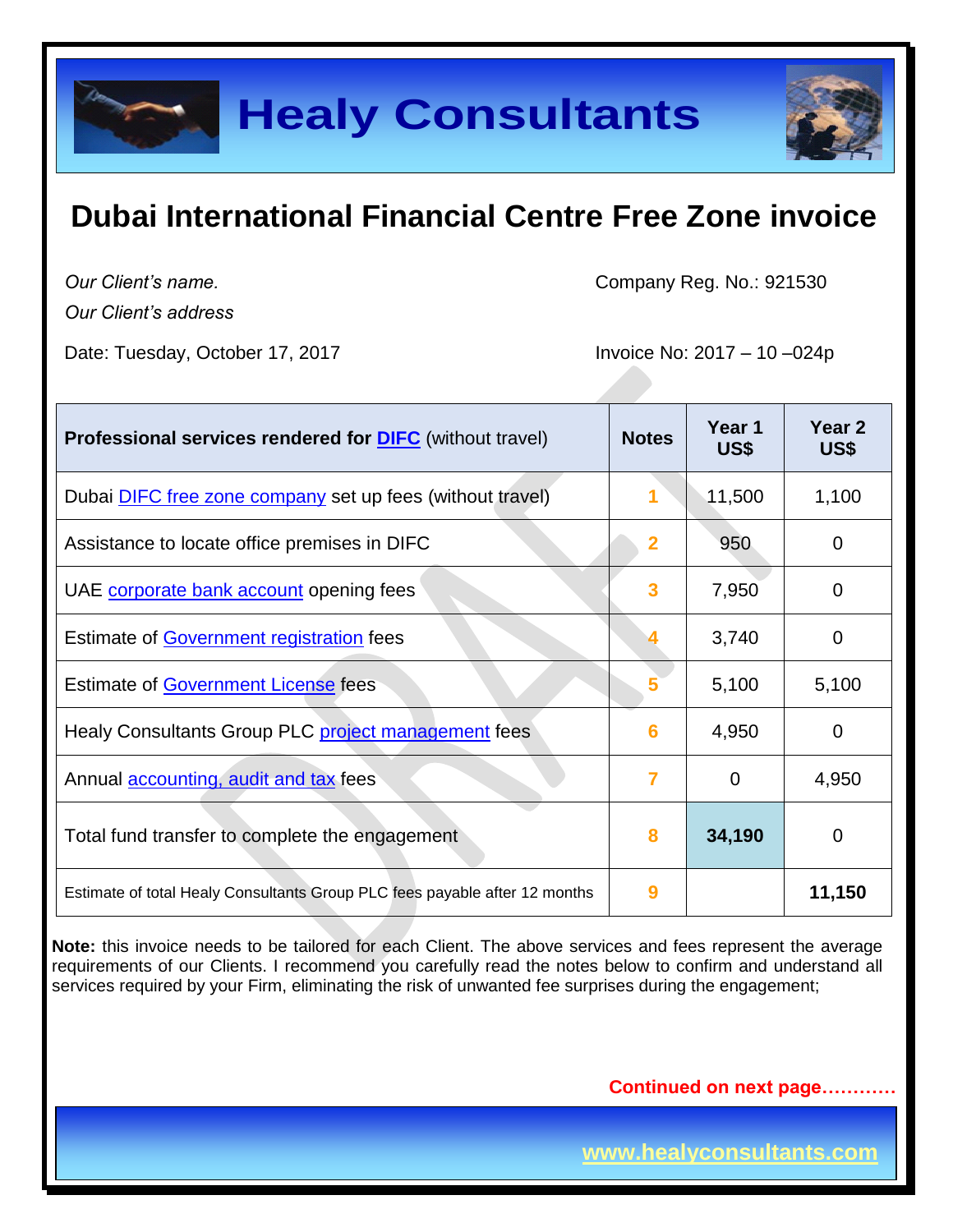

#### *Notes to invoice above*

**1.** Healy Consultants Group PLC' fees to efficiently and effectively complete DIFC registration within three [weeks](http://www.healyconsultants.com/uae-company-registration/fees-timelines/#timelines) (click link) by **i)** choosing the optimum regulatory license for our Client's business activities **ii)** reserving a company name with [DIFC Investors Service Center;](https://www.difc.ae/) **iii)** settling our accountant and lawyer fees and **iv)** preparing a high quality company incorporation application for [DIFC Investors Service Center;](https://www.difc.ae/)

Before Healy Consultants Group PLC can submit a company registration application to the DIFC Authority, a business plan is required to be approved by [DIFC Investors Service Center.](https://www.difc.ae/) The estimated timeframe for this process is 30 days;

All [engagement fees](http://www.healyconsultants.com/company-registration-fees/) (click link) are agreed and paid up front and agree to the fees published on our country web pages. Consequently, there are no hidden fees, surprises or ambushes throughout the engagement. All engagement deadlines are agreed up front in the form of a [detailed project](http://www.healyconsultants.com/index-important-links/example-project-plan/)  [plan,](http://www.healyconsultants.com/index-important-links/example-project-plan/) mapping out [deliverables](http://www.healyconsultants.com/deliverables-to-our-clients/) by week throughout the engagement term;



Every week during the engagement, Healy Consultants Group PLC will email our Client a [detailed status update.](http://www.healyconsultants.com/index-important-links/weekly-engagement-status-email/) Our Client is immediately informed of engagement problems together with solutions. Your dedicated engagement manager is reachable by phone, Skype, live chat and email and will communicate in your preferred language;

- **2.** Before company incorporation is complete, DIFC Authority will review and approve a lease agreement for [office premises.](http://www.healyconsultants.com/virtual-office/) If your Firm requires this service from Healy Consultants Group PLC, our one-time fee amounts to US\$950. The monthly rent and other related fees will be paid independently and directly to DIFC Authority by our Client. An estimate of such fees will amount to US\$9,500 per year;
- **3.** Healy Consultants Group PLC will be pleased to open a UAE crypto-friendly corporate bank account without our Client travelling. It is a time consuming task, Healy Consultants Group PLC will shelter our Client from the administrative challenges. As you can appreciate, it is a difficult task to obtain bank account approval through a newly formed crypto company, when shareholders and directors and bank signatories reside overseas. Healy Consultants Group PLC will prepare a business plan for the bank to optimize the probability of corporate bank account approval. Depending on our Client business and nationality, there is a 20% probability the banks will request a bank signatory to travel for a one-hour bank interview. Healy Consultants Group PLC will try its best to negotiate with the bank for a travel exemption. If our Client must travel to UAE for corporate bank account opening, Healy Consultants Group PLC will refund our ClientUS\$950;

**Continued on next page…………**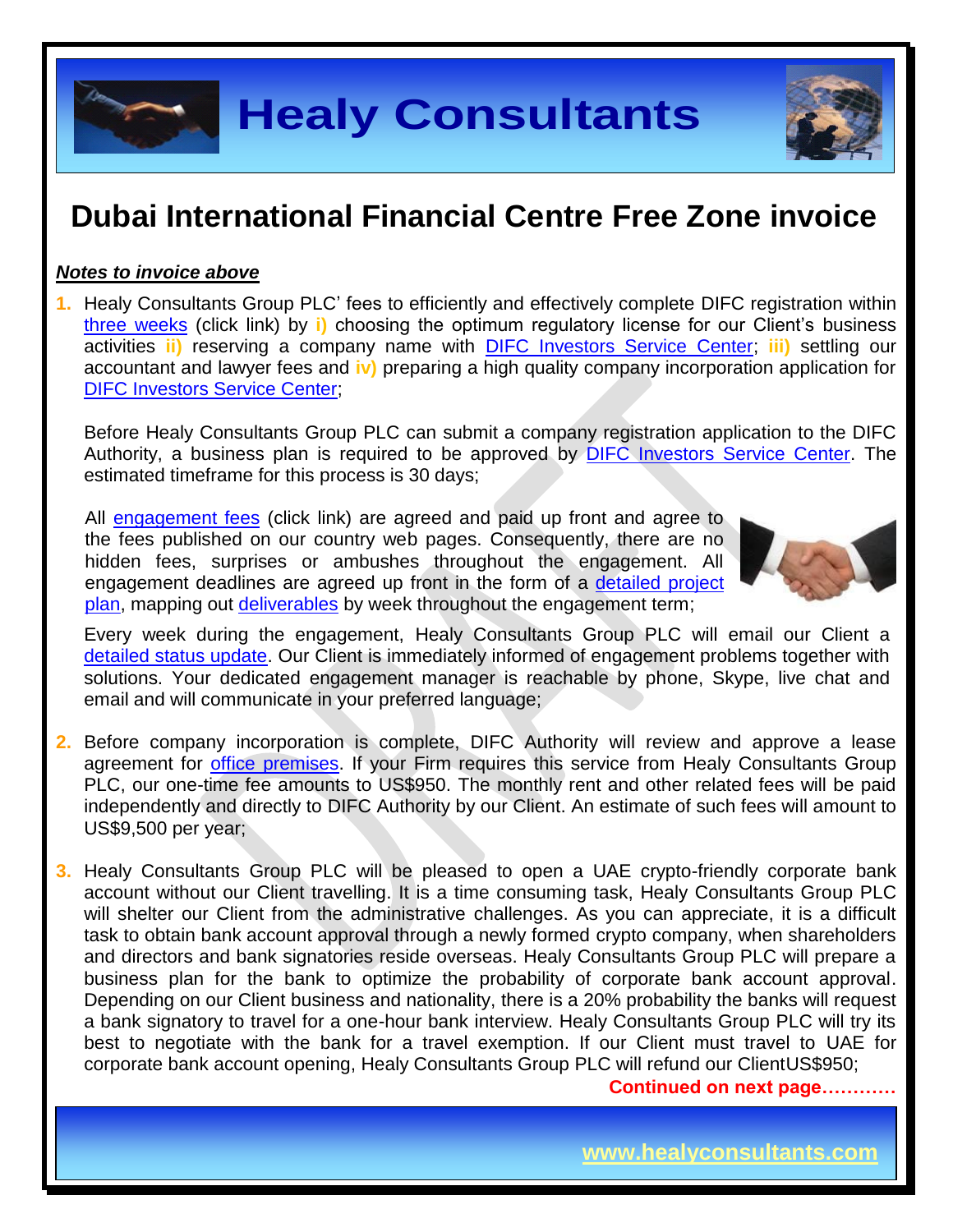

Because of the nature of our Client business, there is a 25% probability the bank in-house Legal and Compliance Department will reject your corporate bank account application. In the unfortunate event this occurs, Healy Consultants will immediately discuss alternative corporate bank account [solutions \(click link\);](http://www.healyconsultants.com/global-corporate-banking-for-resident-company/)

A solution will be to open a corporate bank account outside of UAE, with a crypto-friendly bank. Examples of international bank accounts include New York, Germany, Liechtenstein, Austria, South Africa, Australia, London, South America. All banks will be top tier banks in these countries with excellent internet banking services. Example of our global banking partners include: HSBC, Standard Chartered Bank, Citibank, Barclays, Standard bank, ANZ bank, VTB bank, UBS, Credit Suisse;







Furthermore, Healy Consultants expects the bank's risk department to request additional [due](http://www.healyconsultants.com/due-diligence/)  [diligence](http://www.healyconsultants.com/due-diligence/) from our Client's business including **i)** specific financial exchange license; **ii)** proof of business globally and in UAE and **iii)** additional KYC information on our Client's business and place of residency. We assume our Client provides most of this information within one week

Depending on our Client's business and nationality, there is a 60% probability the bank officer will request a set of corporate documents to be certified by the local registered agent, apostilled, translated or legalized with the nearest Country Embassy. In such case, Healy Consultants estimates the corporate bank account opening will be delayed with up to three business weeks. Following appropriate attestation of signatures, bank due diligence and corporate bank account opening forms, our Client couriers signed corporate bank account opening set required by the bank to our preferred address;

The banks enjoy ultimate power of approval of corporate bank account applications. Consequently, guaranteed success is outside of Healy Consultants Group PLC' control. What is inside our control is the preparation and submission of a high quality bank application that maximizes the likelihood of approval. To date, we enjoy a 100% approval record because of our global banking [relationships](http://www.healyconsultants.com/international-banking/corporate-accounts/) and determination.

**Continued on next page…………**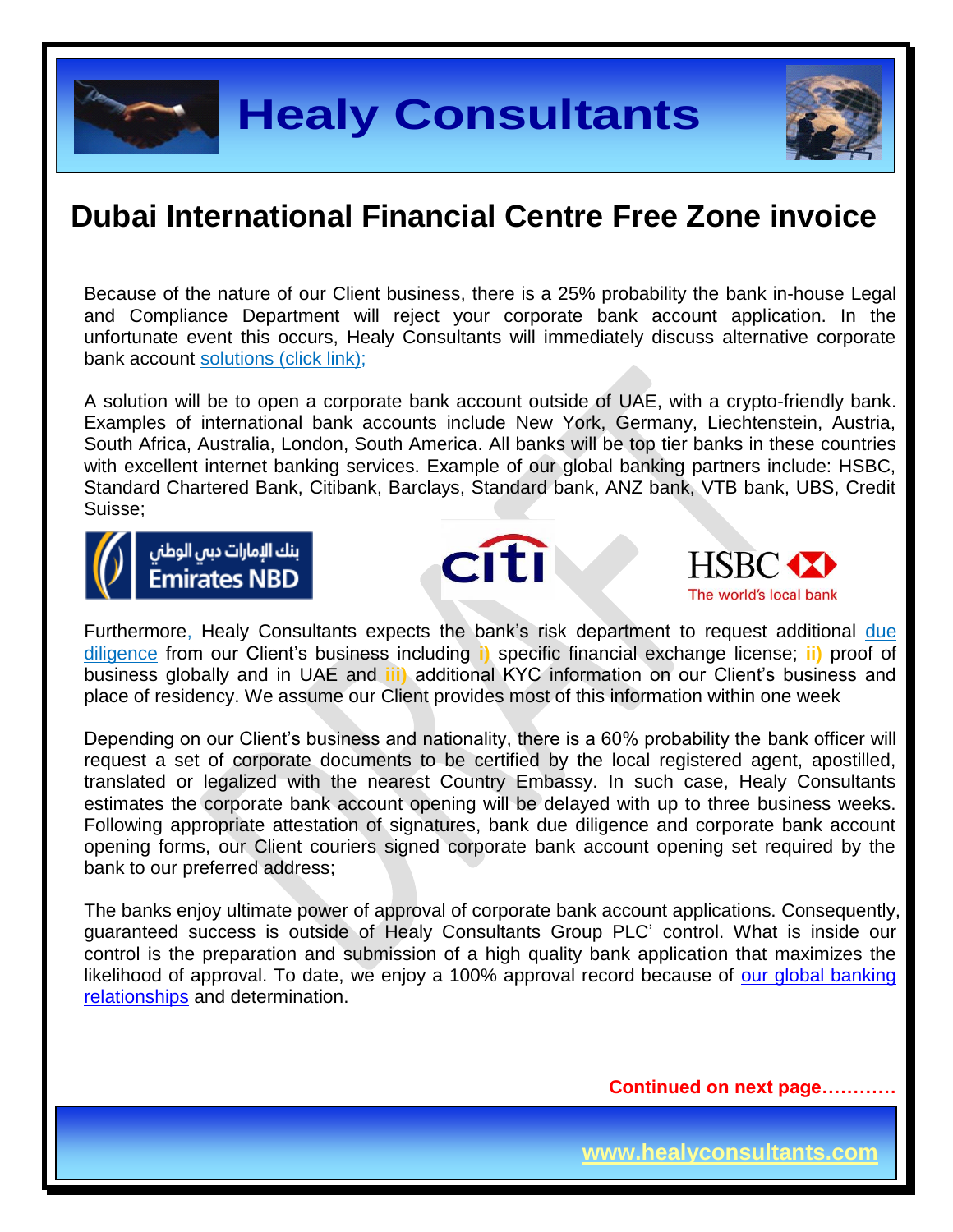Global banks continue to tighten corporate bank account opening procedures, their internal compliance departments completing more thorough due diligence of Clients. Consequently, our Clients should expect the bank account approval period to take up to 4 weeks. Furthermore, global banks now require evidence of proof of business in the country where the corporate bank account will be, including sales contracts or lease agreement;

- **4.** These are [government fees](https://www.difc.ae/files/2714/5499/7725/LLC-Incorporation-Handbook.pdf) related to the registration itself and includes **i)** company registration fees (US\$3,400 for retail business and US\$8,000 for non-retail business) **ii)** internet listing and **iii)** other miscellaneous expenses such as reserving the company name (US\$340 for retail business and US\$800 for non-retail business), couriers or buying the registration forms.
- **5.** This is an estimate of annual license fees a DIFC free zone company must settle with the Free Zone Authority. [Actual fees will depend on the business activity.](https://www.difc.ae/areas-business) Healy Consultants Group PLC will provide our client with original payment receipts of all government fees. Company licenses are renewable annually after Free Zone laws are complied with including submitting annual audited financial statements to the Free Zone Authority. This quote does not include any necessary attestation of documents;

**6.** This cost includes Healy Consultants Group PLC fees to thoroughly research and plan DIFC business set up for our Client including **i)** payment of retainer fees to multiple lawyers, accountants and other consulting firms **ii)** preparing a detailed [project plan](http://www.healyconsultants.com/index-important-links/example-project-plan/) with time lines **iii)** time taken to determine the optimum UAE corporate structure, including preparation of a detailed comparison table of entities **iv)** ascertain the specific accounting, tax, [legal and compliance](http://www.healyconsultants.com/about-us/key-personnel/cai-xin-profile/) considerations **v)** finding solutions to [challenges that occur](http://www.healyconsultants.com/engagement-project-management/) throughout the engagement and **vi)** complete a detailed 23 page [engagement strategy document](http://www.healyconsultants.com/engagement-strategy/) from all of the above;

This cost also includes Healy Consultant's fees to efficiently and effectively [project manage](http://www.healyconsultants.com/project-manage-engagements/) and timely complete our Client's engagement including **i)** injecting the paid up share capital on our Client's behalf and **ii)** collating and supervising the legalisation and attestation of all documents **iii)**  weekly detailed [engagement status updates](http://www.healyconsultants.com/index-important-links/weekly-engagement-status-email/) to our Client and **iv)** weekly Friday conference call and **v)** finding solutions to unexpected challenges throughout the engagement;

Healy Consultants Group PLC project management fees also include the time taken to devise the strategies as to how to **i)** minimise the [engagement period](http://www.healyconsultants.com/uae-company-registration/fees-timelines/#timelines) **ii)** complete the engagement without our Client travelling **iii)** avoid the need for a UAE [shareholder](http://www.healyconsultants.com/national-shareholder-services/) **iv)** minimise tax using a UAE freezone and **v)** avoid the need for a specific regulatory license;

**Continued on next page…………**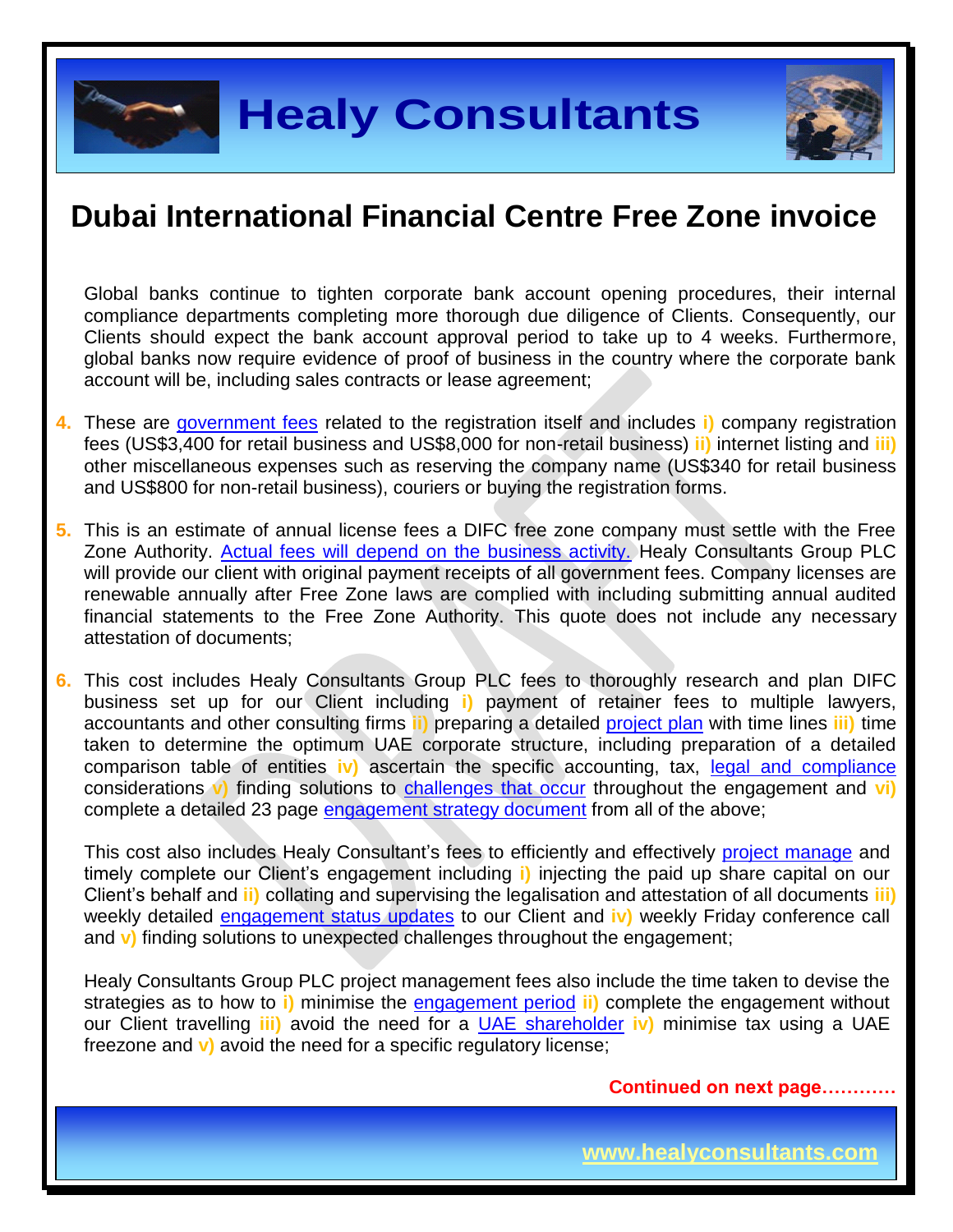

The DIFC registration is a long and complicated process for foreign investors. Healy Consultants Group PLC will liaise with multiple independent lawyers and accounting firms to ensure that **i)** your Firm complies with UAE commercial regulations **ii)** your Firm's interests are well protected and **iii)** your Firm enjoys all possible tax benefits.

**7.** For an active trading company, these [accounting, audit](http://www.healyconsultants.com/dubai-company-registration/accounting-legal/) and tax fees are an estimate of Healy Consultants Group PLC fees to efficiently and effectively discharge your annual company accounting, audit and tax obligations. Following receipt of a set of draft accounting numbers from your company, Healy Consultants Group PLC will more accurately advise accounting and tax fees. For a dormant company, Healy Consultants Group PLC fees are only US\$950;



- **8.** All fees quoted in this invoice correspond to fees quoted [on Healy Consultants Group PLC'](http://www.healyconsultants.com/company-registration-fees/)  [website.](http://www.healyconsultants.com/company-registration-fees/) Please review this invoice carefully to identify errors. During the rush of the business day, it is possible that Healy Consultants Group PLC inadvertently made fee calculation errors, typing errors or omitted services or omitted historic fee payments from Clients. In the unfortunate event you identify invoice errors, please revert to me directly re the same. I apologize in advance if I or my staff made invoice errors;
- **9.** Assuming our Clients re-engage Healy Consultants Group PLC in year 2, this fee is an estimate of the fees payable next year, 12 months after the date of company registration;
- **10.**The fees quoted in this invoice are a prediction of the fees required to efficiently and effectively complete this engagement in a timely manner. If during the engagement Healy Consultants Group PLC realizes that the project is more complex than anticipated, requiring a large additional investment of time, my Firm will revert to request additional fees. If Healy Consultants Group PLC completes the engagement faster and more easily than expected, Healy Consultants Group PLC is happy to refund some fees to our Client;
- **11.**Engage Healy Consultants Group PLC to [project manage](http://www.healyconsultants.com/project-manage-engagements/) business set up in every country on the planet. We are the best in the [world](http://www.healyconsultants.com/best-in-the-world/) at what we do, timely completing [the A to Z](http://www.healyconsultants.com/a-to-z-of-business-set-up/) of every country engagement;
- **12.**In accordance with [DIFC Companies Regulation,](https://www.difc.ae/files/5914/5449/6592/Companies_Regulations.pdf) the minimum issued share capital of US\$50,000 must be deposited to the company bank account in full during company incorporation. To optimize

**Continued on next page…………**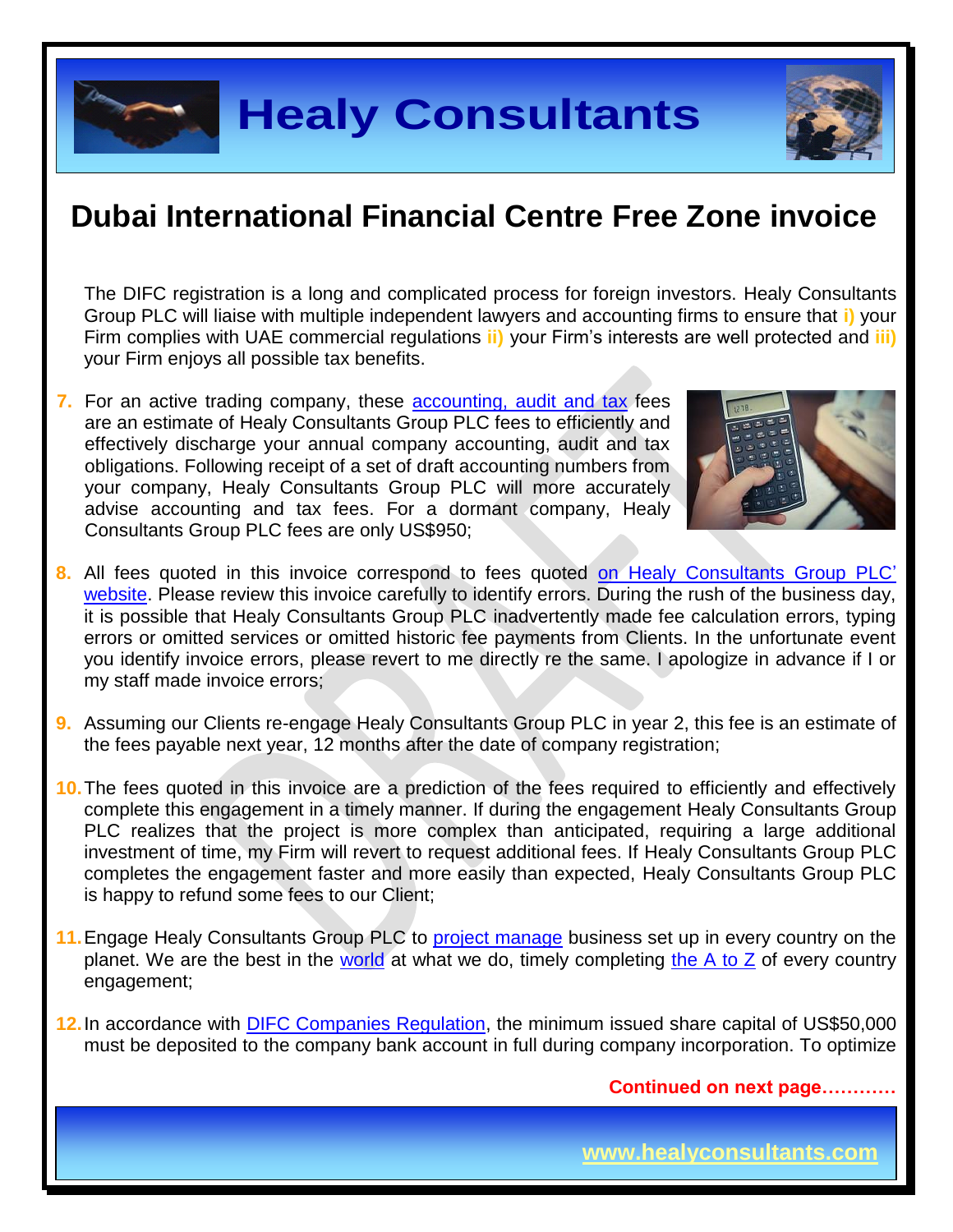

# **Healy Consultants**

### **Dubai International Financial Centre Free Zone invoice**

engagement efficiency and minimize delays, Healy Consultants Group PLC is happy to deposit these funds on behalf of our clients;

13. If our Client and Healy Consultants Group PLC properly plan this engagement, our Clients' will not have to travel during this engagement. Healy Consultants Group PLC will efficiently and effectively complete company registration and corporate bank account opening in a timely manner without our Client presence. Instead, our Client will need to **i)** sign and get documents legalized in the embassy in their country of origin and **ii)** courier the originals to Healy Consultants Group PLC office;



- **14.**Many of our clients appoint a local agent sponsor for their DIFC zone company in order to do business inside the UAE. Healy Consultants Group PLC will be happy to appoint a local agent for your free zone company. Our fee for the same is estimated at US\$10,800 per annum as published on our [website.](http://www.healyconsultants.com/jebel-ali-free-zone/) Upon further understanding of your business activities, Healy Consultants Group PLC will accurately advice on local agent sponsor fees;
- **15.**After Healy Consultants Group PLC submits an incorporation package to the free zone Authority, the Government may revert to us/our Client requesting a special regulatory license to carry on your business in the country. Healy Consultants Group PLC will assist our Client secure license approval; there may be additional engagement fees. However, the Government enjoys ultimate power of approval of company registrations and business licenses;

**16.**In accordance with [DIFC Companies Regulation,](https://www.difc.ae/files/5914/5449/6592/Companies_Regulations.pdf) each DIFC Company must appoint a company secretary, who can be a natural person or a body corporate resident in DIFC. If required, Healy Consultants Group PLC can act as your DIFC company secretary for an annual fee of US\$1,100, for which our annual responsibilities include **i)** preparing and filing the legal annual return; **ii)** securely maintaining company records; **iii)** liaising with the DIFC Authority on our Client's behalf; **iv)** legal filing of changes of company structure; and **v)** reminding our Client of statutory deadlines;

The individual company secretary might be a foreigner with a work permit approved by the UAE Government. If required, Healy Consultants Group PLC will be pleased to assist our Client to obtain the employment visa for their preferred company secretary for an additional fee;

**Continued on next page…………**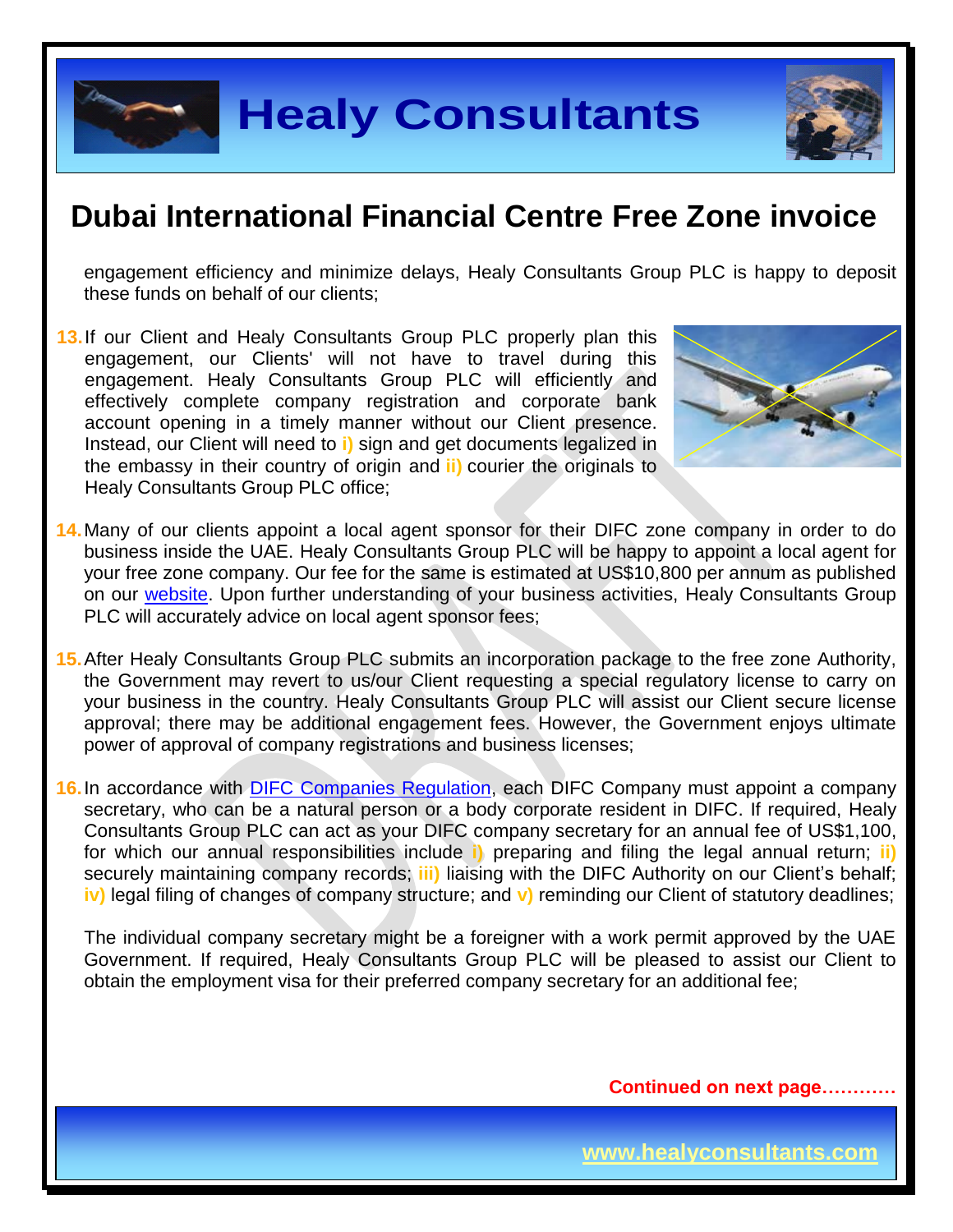

- **17.**If required, Healy Consultants Group PLC will be pleased to assist your firm to secure employee [visa a](http://www.healyconsultants.com/uae-company-registration/employment-visas/)pprovals. Our fee is US\$4,950 for the first employee, US\$3,950 for the second employee, US\$2,950 per employee thereafter. Our employee visa fees includes preparation of a quality visa application and submitting to the correct Government immigration officers. In addition to the mentioned fees, there is a need to pay the FZ Authority a refundable deposit in cash equally to one month salary plus a one way ticket to your home country. The Government enjoys ultimate power of approval of visa applications. Consequently, guaranteed success is outside of Healy Consultants Group PLC' control. What is inside our control is the preparation and submission of a high quality immigration visa application that maximizes the likelihood of visa approval;
- **18.**Monthly, quarterly and mid-year Government tax obligations include monthly and quarterly payroll reporting. If you need our help, Healy Consultants Group PLC can complete monthly Government reporting for a monthly fee of US\$860. Healy Consultants Group PLC monthly support will include **i)** receive in dropbox the monthly invoices from our client **ii)** label monthly bank statement transactions and **iii)** submission of monthly employee payroll reporting;
- **19.**If our Client requires non-resident nominee shareholder and director [services \(click link\),](http://www.healyconsultants.com/corporate-outsourcing-services/nominee-shareholders-directors/) Healy Consultants Group PLC will be pleased to assist. Our fee for professional, passive nominee nonresident corporate shareholder amounts to US\$2,100 per annum. Our fee to be both non-resident nominee director and shareholder amounts to US\$6,600 per annum. Being the sole shareholders and sole director of a Client's company exposes Healy Consultants Group PLC to reputation, litigation and financial risk;
- 20. Some of our Clients' engage Healy Consultants Group PLC to [recruit \(click link\)](http://www.healyconsultants.com/corporate-outsourcing-services/how-we-help-our-clients-recruit-quality-employees/) local employees. We have a lot of experience in this area and we are quite skilled at securing quality candidates for our Clients';
- **21.**Some of our Clients' require an [immediate country](http://www.healyconsultants.com/turnkey-solutions/) solution. With this strategy, within a day Healy Consultants Group PLC can supply our Client **i)** an existing dormant DIFC company number and **ii)** an already approved DIFC corporate bank account number and **iii)** a business address. Turnkey solutions are attractive to those entrepreneurs who wish to immediately close a country deal, sign a contract or invoice a customer;

**Continued on next page…………**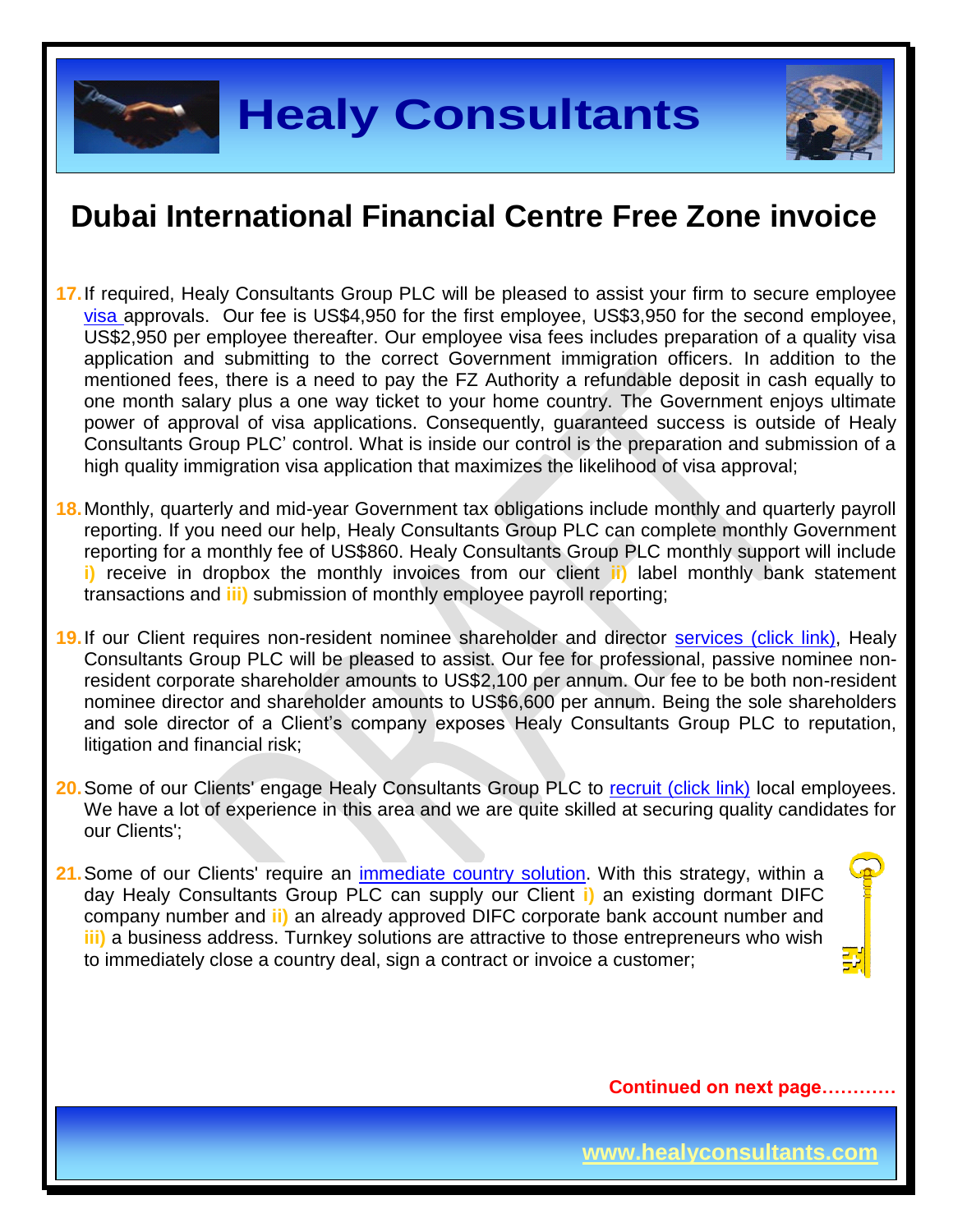

**22.**During the engagement, shareholders and directors documents may need to be translated into the local language and attested in the Client's country of origin and in UAE before the Government and Bank approves company registration and corporate bank account opening respectively. Consequently, our Client should budget for possible additional translation and embassy atestation fees in their country of origin as well as in UAE. Either our Client or Healy Consultants Group PLC can complete this administrative task;

As always, Healy Consultants Group PLC will negotiate with all third parties to eliminate or reduce additional engagement costs. For transparency purposes, all third party fee payments will be supported by original receipts and invoices. Examples of possible third party payments include **i)** embassy fees **ii)** notary public costs **iii)** official translator fees;

- **23.**It is important our Clients are aware of their personal and corporate tax obligations in their country of residence and domicile. Let us know if you need Healy Consultants Group PLC help to clarify your local and international annual tax reporting obligations;
- **24.** As stipulated on our **[business website](http://www.healyconsultants.com/)** and in section 3 of our engagement letter, Healy Consultants Group PLC will only commence the engagement following **i)** settlement of our fees and **ii)** completion and signing of our legal engagement letter;
- **25.**Healy Consultants Group PLC will only incorporate your company after 75% of [due diligence](http://www.healyconsultants.com/due-diligence/)  [documentation](http://www.healyconsultants.com/due-diligence/) is received by email. Healy Consultants Group PLC will only open a corporate bank account after 100% of the Client's original due diligence documentation is received by courier;
- 26. During the annual renewal engagement with our Client, our in-house Legal and Compliance [Department \(click link\)](http://www.healyconsultants.com/about-us/key-personnel/cai-xin-profile/) reviews the quality and completeness of our Client file. Consequently, Healy Consultants Group PLC may revert to our Client to ask for more up to date [due diligence](http://www.healyconsultants.com/due-diligence/)  [documentation;](http://www.healyconsultants.com/due-diligence/)
- **27.**To assist our Clients to minimize foreign exchange costs, we offer the payment in SG\$, Euro, Pounds or US\$. Kindly let me know in which currency your Firm prefers to settle our fees and I will send an updated invoice, thank you;

**Continued on next page…………**